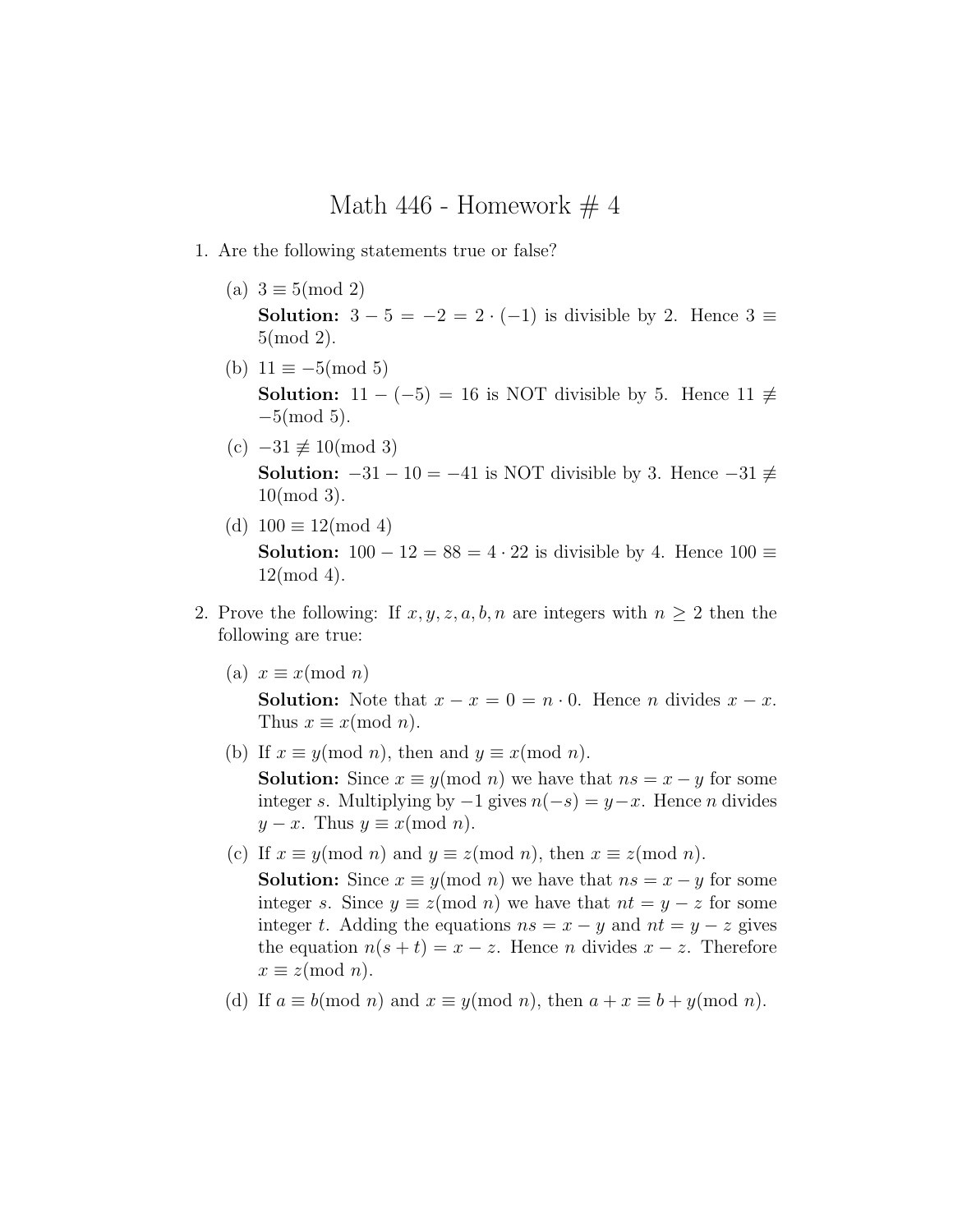**Solution:** Since  $a \equiv b \pmod{n}$  we have that  $ns = a - b$  for some integer s. Since  $x \equiv y \pmod{n}$  we have that  $nt = x - y$  for some integer t. Therefore

$$
(a+x) - (b + y) = (a - b) + (x - y) = ns + nt = n(s + t).
$$

Therefore *n* divides  $(a+x)-(b+y)$ . Hence  $a+x \equiv b+y \pmod{n}$ .

(e) If  $a \equiv b \pmod{n}$  and  $x \equiv y \pmod{n}$ , then  $ax \equiv by \pmod{n}$ .

**Solution:** Since  $a \equiv b \pmod{n}$  we have that  $ns = a - b$  for some integer s. Since  $x \equiv y \pmod{n}$  we have that  $nt = x - y$  for some integer t. Therefore

$$
ax = (b + ns)(y + nt) = by + nbt + nsy + n2st.
$$

So,

$$
ax - by = n(bt + sy + nst).
$$

Therefore *n* divides  $ax - by$ . Hence  $ax \equiv by (mod n)$ .

(f) We have that  $x \equiv y \pmod{n}$  if and only if  $x = y + kn$  for some integer k.

**Solution:** Suppose that  $x \equiv y \pmod{n}$ . Then *n* divides  $x - y$ . Hence  $nk = x - y$  for some integer k. Thus,  $x = y + nk$ . Conversely suppose that  $x = y + nk$ . Then  $x - y = nk$ . Hence n

divides  $x - y$ . Thus  $x \equiv y \pmod{n}$ .

3. In  $\mathbb{Z}_4$ , list ten elements from each of the following equivalence classes:  $\overline{0}$ ,  $\overline{-3}$ ,  $\overline{2}$ ,  $\overline{5}$ .

## Solution:

$$
\begin{array}{rcl}\n\overline{0} & = & \{ \ldots, -20, -16, -12, -8, -4, 0, 4, 8, 12, 16, 20, \ldots \} \\
\overline{-3} & = & \{ \ldots, -23, -19, -15, -11, -7, -3, 1, 5, 9, 13, 17, \ldots \} \\
\overline{2} & = & \{ \ldots, -18, -14, -10, -6, -2, 2, 6, 10, 14, 18, 22, \ldots \} \\
\overline{5} & = & \{ \ldots, -15, -11, -7, -3, 1, 5, 9, 13, 17, 21, 25, \ldots \}\n\end{array}
$$

- 4. Answer the following questions.
	- (a) Is  $\overline{0} = \overline{8}$  in  $\mathbb{Z}_4$ ?

**Solution:** Note that  $0-8=-8=4\cdot(-2)$ . Hence 4 divides  $0-8$ . Thus  $0 \equiv 8 \pmod{4}$ . Therefore  $\overline{0} = \overline{8}$ .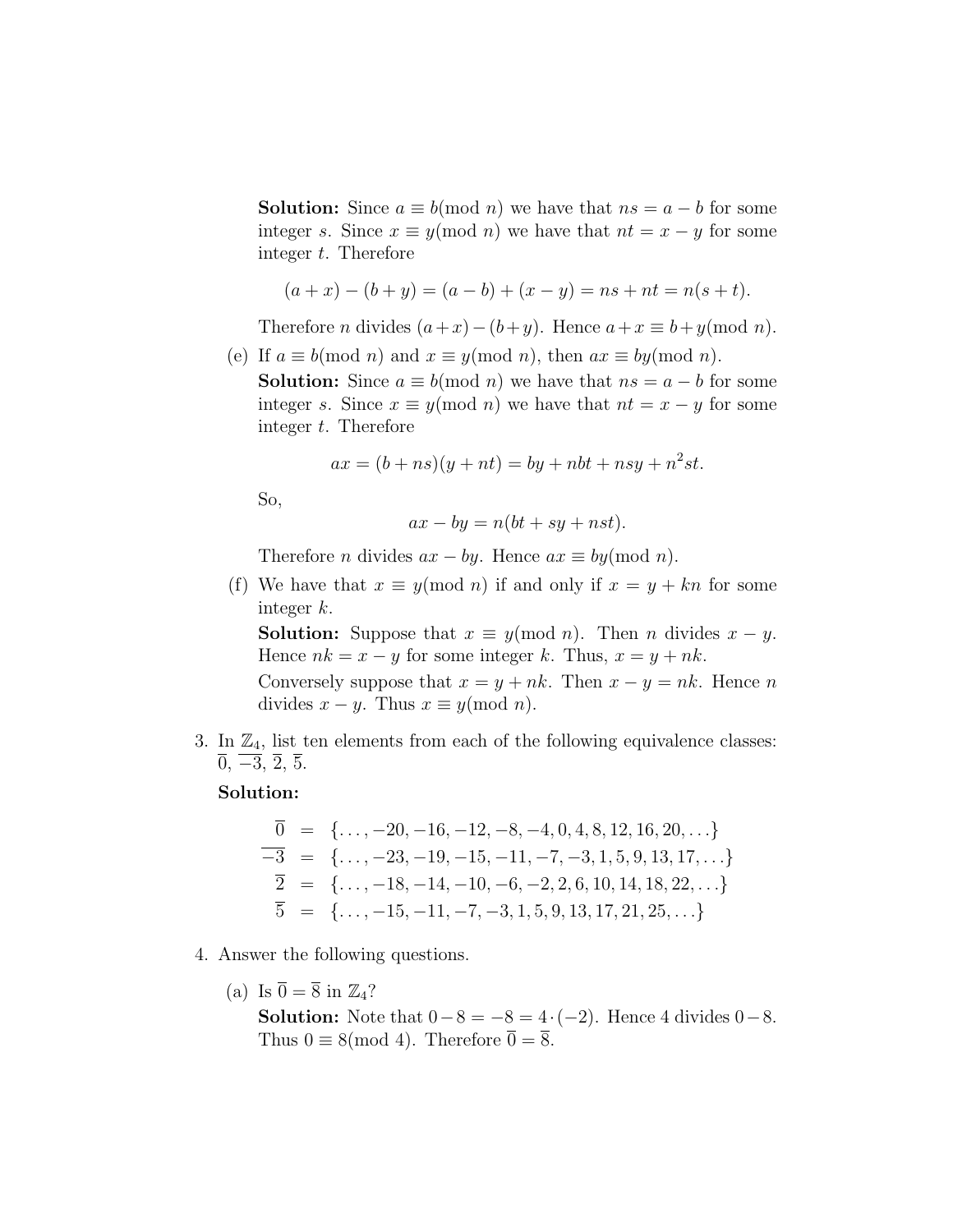- (b) Is  $\overline{-10} = \overline{-2}$  in  $\mathbb{Z}_5$ ? **Solution:** Note that  $-10 - (-2) = -8$  which is not divisible by 5. Thus  $-10 \neq -2 \pmod{5}$ . Therefore  $\overline{-10} \neq \overline{-2}$ .
- (c) Is  $\overline{1} = \overline{13}$  in  $\mathbb{Z}_6$ ? **Solution:** Note that  $1 - 13 = -12 = 6 \cdot (-2)$ . Hence 6 divides  $1-13$ . Thus  $1 \equiv 13 \pmod{6}$ . Therefore  $\overline{1} = \overline{13}$  in  $\mathbb{Z}_6$ .
- (d) Is  $\overline{2} = \overline{52}$  in  $\mathbb{Z}_4$ ? **Solution:** Note that  $2 - 52 = -50$  which is not divisible by 4. Therefore  $\overline{2} \neq \overline{52}$  in  $\mathbb{Z}_4$ .
- (e) Is  $\overline{-5} = \overline{19}$  in  $\mathbb{Z}_4$ ? **Solution:** Note that  $-5 - 19 = -24 = 4 \cdot (-6)$  is divisible by 4. Therefore  $\overline{-5} = \overline{19}$  in  $\mathbb{Z}_4$ .
- 5. Answer the following questions where the elements are from  $\mathbb{Z}_8$ .
	- (a) Is  $\overline{0} = \overline{12}$ ?

**Solution:** No, because  $0 - 12 = -12$  is not a multiple of 8.

- (b) Is  $\overline{-2} = \overline{14}$ ? **Solution:** Yes, because  $-2 - 14 = -16$  is a multiple of 8.
- (c) Is  $\overline{-51} = \overline{-109}$ ? **Solution:** No, because  $-51 - (-109) = 58$  is not a multiple of 8.
- (d) Is  $\overline{3} = \overline{43}$ ? **Solution:** Yes, because  $3 - 43 = -40$  is a multiple of 8.
- 6. Consider  $\mathbb{Z}_7 = {\overline{0}, \overline{1}, \overline{2}, \overline{3}, \overline{4}, \overline{5}, \overline{6}}$ . Calculate the following. For each answer  $\overline{x}$  that you calculate, reduce it so that  $0 \le x \le 6$ .
	- (a)  $\overline{2} + \overline{6}$ Solution:  $\overline{2} + \overline{6} = \overline{8} = \overline{1}$ .
	- (b)  $\overline{3} + \overline{4}$ Solution:  $\overline{3} + \overline{4} = \overline{7} = \overline{0}$ .
	- (c) 1473

Solution: To reduce 1473 number modulo 7 we use the division algorithm. Dividing 7 into 1473 we get that  $1473 = 210 \cdot 7 + 3$ . Now we use the fact that  $\overline{7} = \overline{0}$  in  $\mathbb{Z}_7$  to get that

$$
\overline{1473} = \overline{210} \cdot \overline{7} + \overline{3} = \overline{210} \cdot \overline{0} + \overline{3} = \overline{3}
$$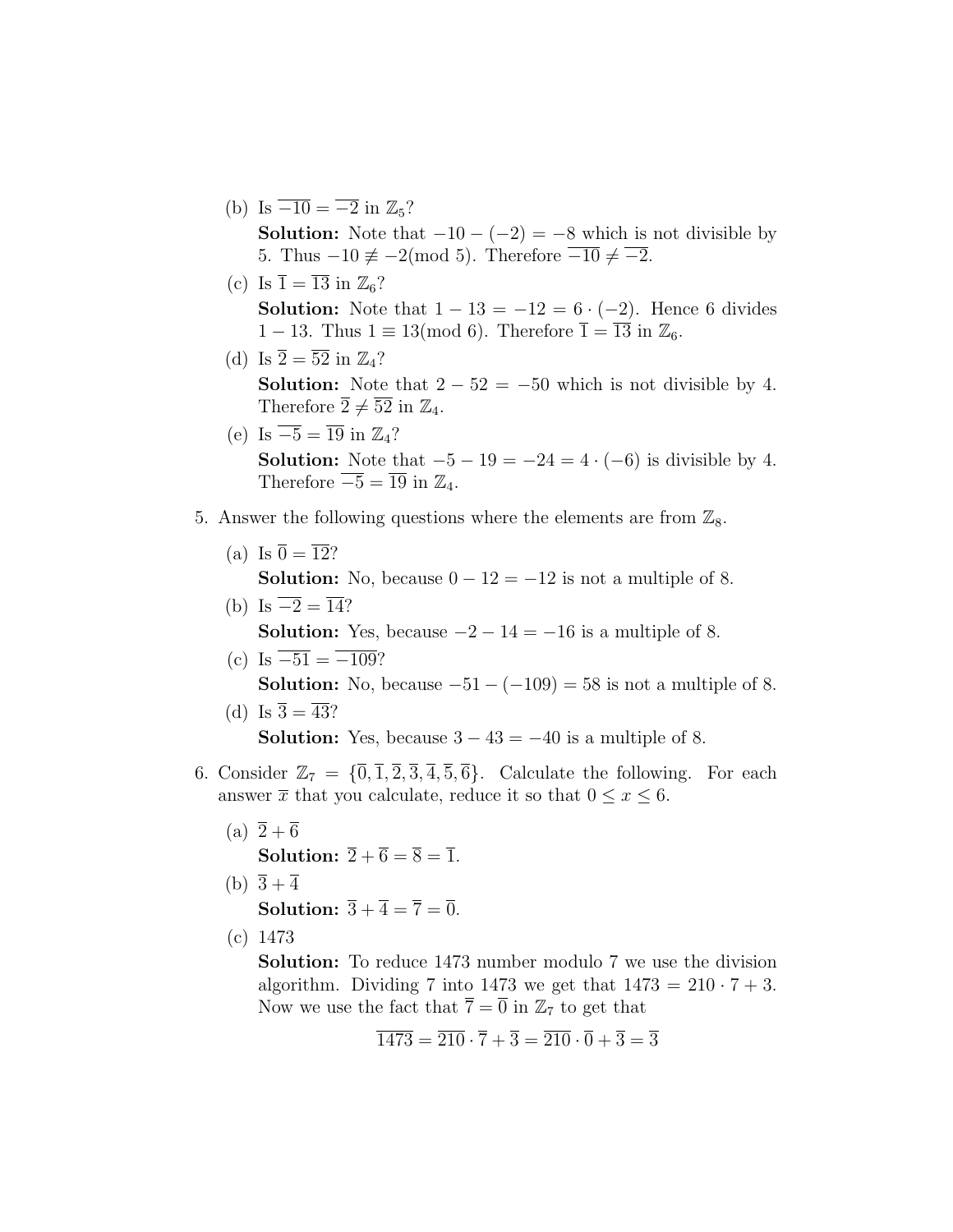- (d)  $\overline{3}\cdot\overline{5}$ Solution:  $\overline{3} \cdot \overline{5} = \overline{15} = \overline{1}$ .
- (e)  $\overline{2}\cdot\overline{3}+\overline{4}\cdot\overline{6}$ **Solution:**  $\overline{2} \cdot \overline{3} + \overline{4} \cdot \overline{6} = \overline{30} = \overline{2}$ . (f)  $\overline{5}\cdot\overline{2} + \overline{1} + \overline{2}\cdot\overline{4}\cdot\overline{6}$ **Solution:**  $\overline{5} \cdot \overline{2} + \overline{1} + \overline{2} \cdot \overline{4} \cdot \overline{6} = \overline{10} + \overline{1} + \overline{48} = \overline{3} + \overline{1} + \overline{6} = \overline{10} = \overline{3}$ .
- 7. Consider  $\mathbb{Z}_4 = {\overline{0}, \overline{1}, \overline{2}, \overline{3}}$ . Calculate the following. For each answer  $\overline{x}$ that you calculate, reduce it so that  $0 \le x \le 3$ .
	- (a)  $\overline{2} + \overline{3}$ Solution:  $\overline{2} + \overline{3} = \overline{5} = \overline{1}$ .
	- (b)  $1 + 3$ Solution:  $\overline{1} + \overline{3} = \overline{4} = \overline{0}$ .
	- (c) 4630

Solution: To reduce 4630 number modulo 4 we use the division algorithm. Dividing 4 into 4630 we get that  $4630 = 1157 \cdot 4 + 2$ . Now we use the fact that  $\overline{4} = \overline{0}$  in  $\mathbb{Z}_4$  to get that

$$
\overline{4630} = \overline{1157} \cdot \overline{4} + \overline{2} = \overline{1157} \cdot \overline{0} + \overline{2} = \overline{2}
$$

(d)  $\overline{3}\cdot\overline{2}$ 

Solution:  $\overline{3} \cdot \overline{2} = \overline{6} = \overline{2}$ .

- (e)  $\overline{2}\cdot\overline{2}+\overline{3}\cdot\overline{3}$ Solution:  $\overline{2} \cdot \overline{2} + \overline{3} \cdot \overline{3} = \overline{4} + \overline{9} = \overline{0} + \overline{1} = \overline{1}$ .
- (f)  $\overline{3}\cdot\overline{2} + \overline{1} + \overline{2} + \overline{2} \cdot \overline{2} \cdot \overline{2}$ **Solution:**  $\overline{3} \cdot \overline{2} + \overline{1} + \overline{2} + \overline{2} \cdot \overline{2} - \overline{2} = \overline{6} + \overline{3} + \overline{8} = \overline{17} = \overline{1}$ .
- 8. Suppose that  $x$  is an odd integer.
	- (a) Prove that  $\overline{x} = \overline{1}$  or  $\overline{x} = \overline{3}$  in  $\mathbb{Z}_4$ .

**Solution:** Let  $x$  be an odd integer. Using the division algorithm, we divide x by 4 to get  $x = 4q + r$  where q and r are integers and  $0 \le r < 4$ . Thus  $r = 0$ ,  $r = 1$ ,  $r = 2$ , or  $r = 3$ .

If  $r = 0$ , then  $x = 4q + 0 = 2(2q)$ , which is even. This case can't happen because  $x$  is odd.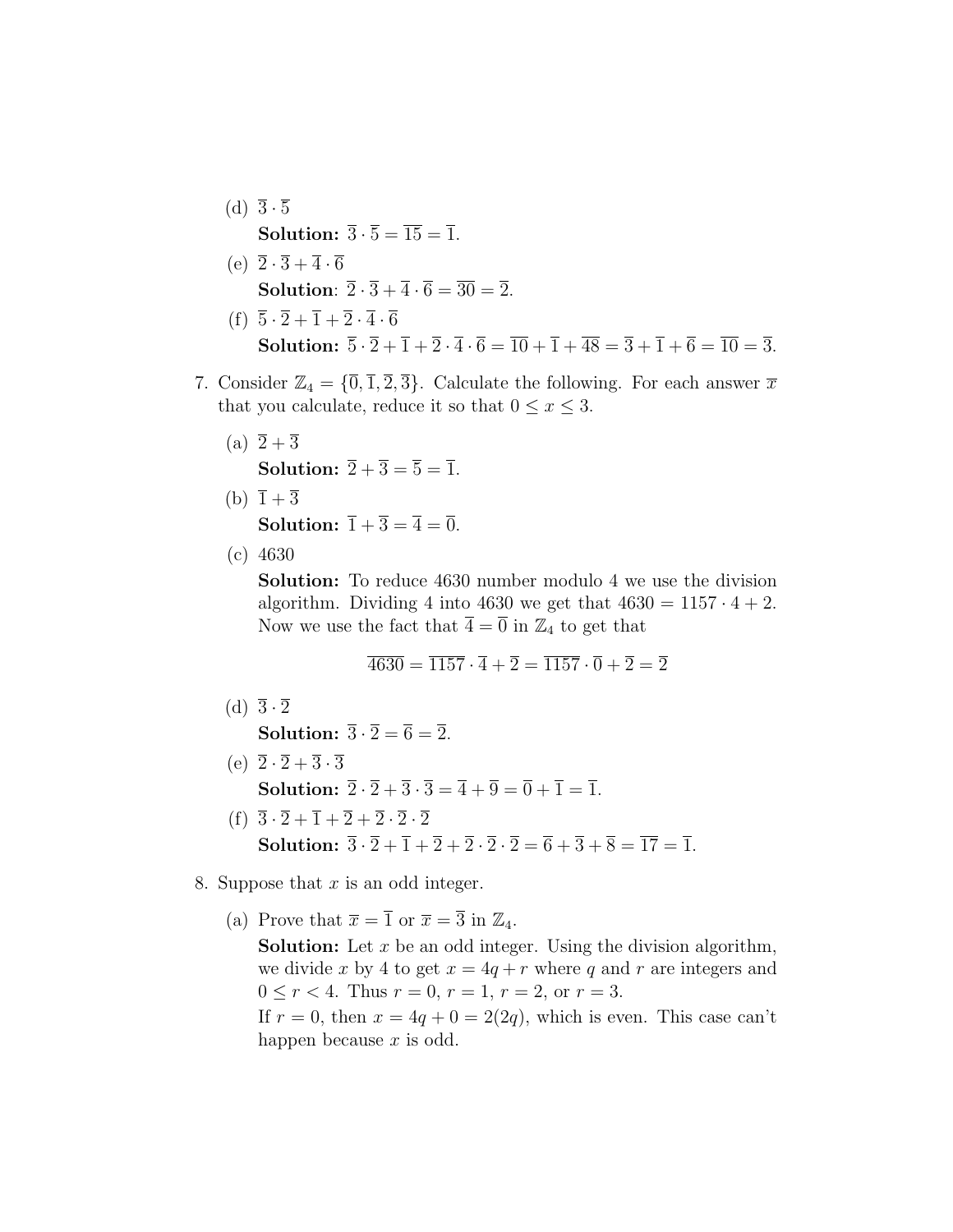If  $r = 2$ , then  $x = 4q + 2 = 2(2q + 1)$  which is even. So again, this case can't happen.

Therefore,  $r = 1$  or  $r = 3$ . Thus,  $x = 4q + 1$  or  $x = 4q + 3$ . So,  $x - 1 = 4q$  or  $x - 3 = 4q$ . Thus, either  $x \equiv 1 \pmod{4}$  or  $x \equiv 3 \pmod{4}$ . Therefore either  $\overline{x} = \overline{1}$  or  $\overline{x} = \overline{3}$ .

(b) Prove that  $\overline{x}^2 = \overline{1}$  in  $\mathbb{Z}_4$ .

**Solution:** Since  $x$  is odd, by exercise (8a) we have that either  $\overline{x} = \overline{1}$  or  $\overline{x} = \overline{3}$ . Thus either  $\overline{x}^2 = \overline{1}$  or  $\overline{x}^2 = \overline{3}^2 = \overline{9} = \overline{1}$ .

- 9. (a) Let p be a prime and x and y be integers. Suppose that  $\overline{xy} = \overline{0}$ in  $\mathbb{Z}_p$ . Prove that either  $\overline{x} = \overline{0}$  or  $\overline{y} = \overline{0}$ . **Solution:** Suppose that  $\overline{xy} = \overline{0}$  in  $\mathbb{Z}_p$ . Then  $xy \equiv 0 \pmod{p}$ . Thus  $p$  divides  $xy$ . Since  $p$  is a prime we must have that either p|x or p|y. Thus either  $x \equiv 0 \pmod{p}$  or  $y \equiv 0 \pmod{p}$ . So either  $\overline{x} = \overline{0}$  or  $\overline{y} = \overline{0}$ .
	- (b) Give an example where *n* is not prime with  $\overline{xy} = \overline{0}$  but  $\overline{x} \neq \overline{0}$  and  $\overline{y} \neq 0.$

**Solution:** In  $\mathbb{Z}_6$  we have that  $\overline{2} \cdot \overline{3} = \overline{6} = \overline{0}$  but  $\overline{2} \neq \overline{0}$  and  $\overline{3} \neq \overline{0}$ .

10. Let p be a prime. Suppose that  $x^2 \equiv y^2 \pmod{p}$ . Prove that either  $p|(x + y)$  or  $p|(x - y)$ .

**Solution:** Suppose that  $x^2 \equiv y^2 \pmod{p}$ . Then p divides  $x^2 - y^2$ . Hence p divides the product  $(x - y)(x + y)$ . Since p is prime, either  $p|(x-y)$  or  $p|(x+y)$ .

- 11. Let *n* be an integer with  $n \geq 2$ . Let  $\overline{a}, \overline{b}, \overline{c} \in \mathbb{Z}_n$ . Prove the following. (You will need to use the corresponding properties of the integers.)
	- (a)  $\overline{a} \cdot \overline{b} = \overline{b} \cdot \overline{a}$ .

**Solution:** Since a and b are integers we have that  $a \cdot b = b \cdot a$ . Thus

$$
\overline{a} \cdot \overline{b} = \overline{a \cdot b} = \overline{b \cdot a} = \overline{b} \cdot \overline{a}.
$$

(b)  $\overline{a} + \overline{b} = \overline{b} + \overline{a}$ .

**Solution:** Since a and b are integers we have that  $a + b = b + a$ . Thus

$$
\overline{a} + \overline{b} = \overline{a+b} = \overline{b+a} = \overline{b} + \overline{a}.
$$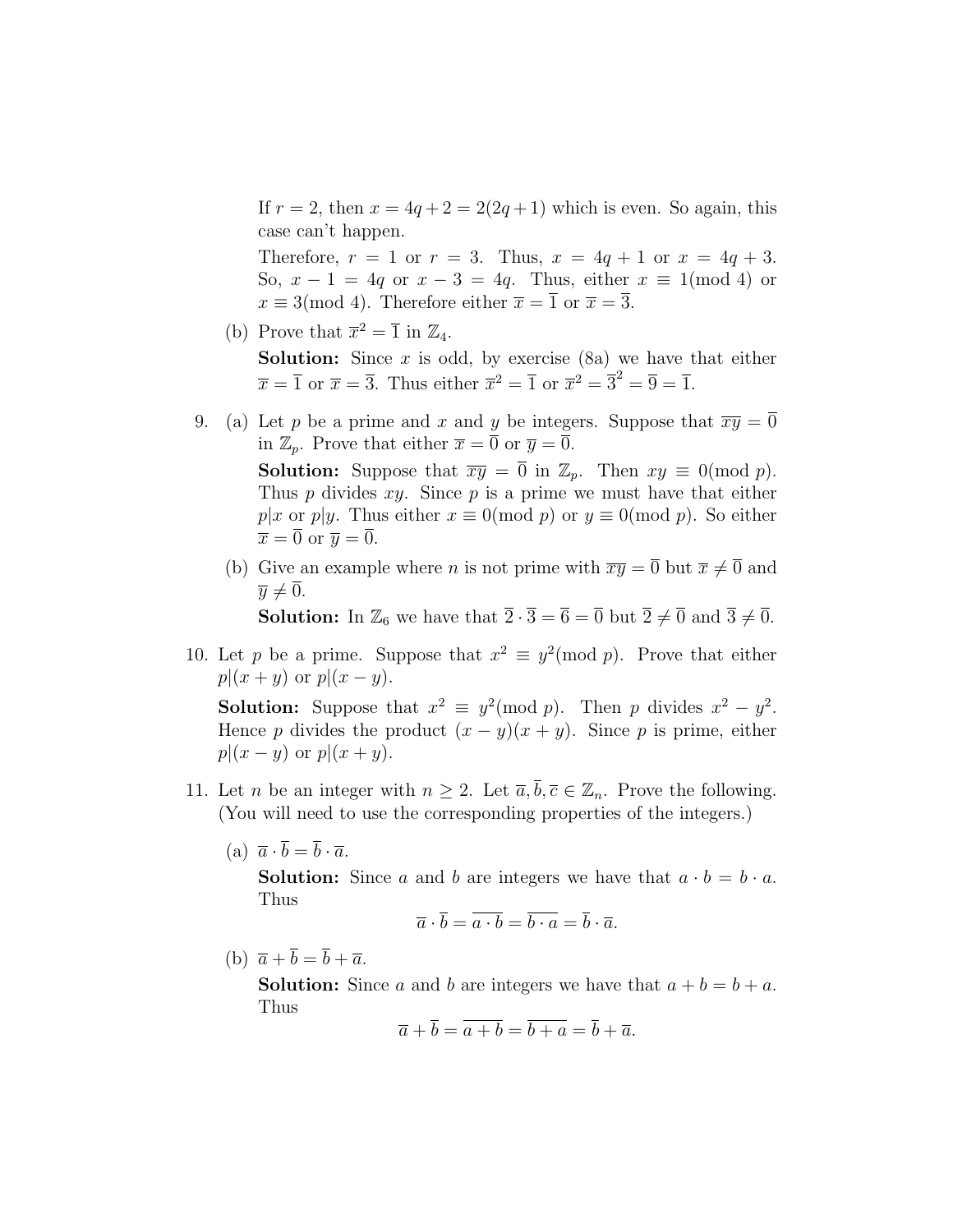(c)  $\overline{a} \cdot (\overline{b} + \overline{c}) = \overline{a} \cdot \overline{b} + \overline{a} \cdot \overline{c}.$ **Solution:** Since  $a, b, c$  are integers we have that  $a \cdot (b + c) =$  $a \cdot b + a \cdot c$ . Thus

$$
\overline{a}\cdot(\overline{b}+\overline{c})=\overline{a}\cdot(\overline{b+c})=\overline{a\cdot(b+c)}=\overline{a\cdot b+a\cdot c}=\overline{a\cdot b}+\overline{a\cdot c}=\overline{a}\cdot\overline{b}+\overline{a}\cdot\overline{c}.
$$

(d)  $\overline{a} \cdot (\overline{b} \cdot \overline{c}) = (\overline{a} \cdot \overline{b}) \cdot \overline{c}.$ 

**Solution:** Since a, b, c are integers we have that  $a \cdot (b \cdot c) = (a \cdot b) \cdot c$ . Thus

$$
\overline{a} \cdot (\overline{b} \cdot \overline{c}) = \overline{a} \cdot \overline{b \cdot c} = \overline{a \cdot (b \cdot c)} = \overline{(a \cdot b) \cdot c} = \overline{a \cdot b} \cdot \overline{c} = (\overline{a} \cdot \overline{b}) \cdot \overline{c}.
$$

(e)  $\overline{a} + (\overline{b} + \overline{c}) = (\overline{a} + \overline{b}) + \overline{c}.$ 

**Solution:** Since a, b, c are integers we have that  $a + (b + c) =$  $(a + b) + c$ . Thus

$$
\overline{a} + (\overline{b} + \overline{c}) = \overline{a} + \overline{b + c} = \overline{a + (b + c)} = \overline{(a + b) + c} = \overline{a + b} + \overline{c} = (\overline{a} + \overline{b}) + \overline{c}.
$$

12. Prove that 4 does not divide  $n^2 + 2$  for any integer n.

Solution: We prove this by contradiction. Suppose that there exists an integer *n* where 4 divides  $n^2 + 2$ . Then  $n^2 + 2 = 4k$  for some integer k. Therefore

$$
\overline{n^2+2} = \overline{4k}
$$

in  $\mathbb{Z}_4$ . Hence

$$
\overline{n}^2+\overline{2}=\overline{4}\cdot \overline{k}
$$

in  $\mathbb{Z}_4$ . Since  $\overline{4} = \overline{0}$  we have that

$$
\overline{n}^2 + \overline{2} = \overline{0}.
$$

Adding  $\overline{-2} = \overline{2}$  to both sides we have that

$$
\overline{n}^2 = \overline{2}
$$

in  $\mathbb{Z}_4$ . However, this equation is not possible in  $\mathbb{Z}_4$  since

$$
\overline{0}^2 = \overline{0}
$$
  

$$
\overline{1}^2 = \overline{1}
$$
  

$$
\overline{2}^2 = \overline{0}
$$
  

$$
\overline{3}^2 = \overline{1}.
$$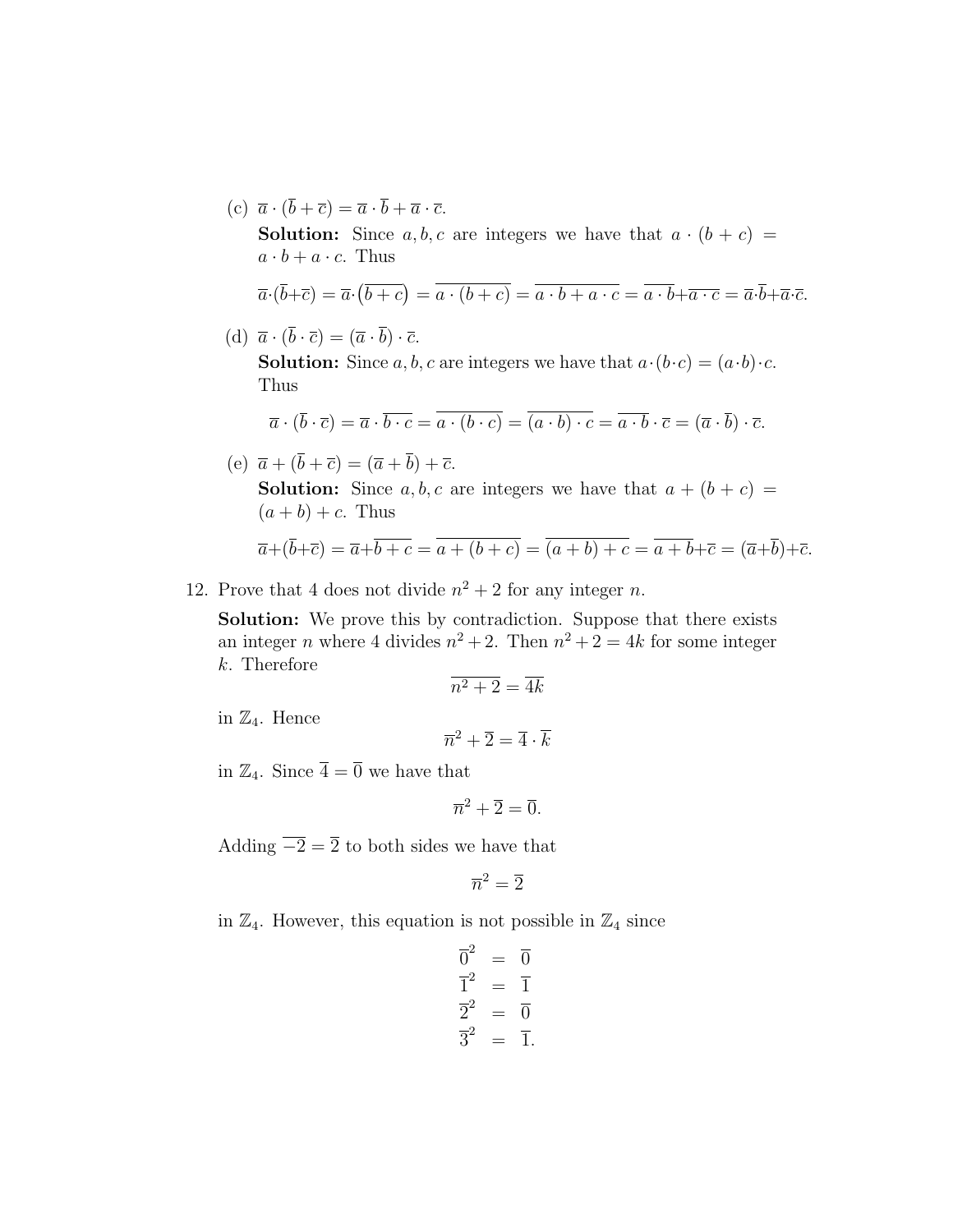13. Prove that  $15x^2 - 7y^2 = 1$  has no integer solutions.

**Solution:** We prove this by contradiction. Suppose that  $x$  and  $y$  are integers with  $15x^2 - 7y^2 = 1$ . Then

$$
\overline{15}\overline{x}^2 + \overline{-7}\overline{y}^2 = \overline{1}
$$

in  $\mathbb{Z}_3$ . Since  $\overline{15} = \overline{0}$  and  $\overline{-7} = \overline{2}$  in  $\mathbb{Z}_3$  we have that

$$
\overline{2}\overline{y}^2 = \overline{1}.
$$

Multiplying by  $\overline{2}$  on both sides and using the fact that  $\overline{2} \cdot \overline{2} = \overline{4} = \overline{1}$  we have that

$$
\overline{y}^2 = \overline{2}.
$$

However this equation has no solutions in  $\mathbb{Z}_3$  since

$$
\overline{0}^2 = \overline{0}
$$
  

$$
\overline{1}^2 = \overline{1}
$$
  

$$
\overline{2}^2 = \overline{1}.
$$

14. Prove that  $x^2 - 5y^2 = 2$  has no integer solutions.

**Solution:** We prove this by contradiction. Suppose that  $x$  and  $y$  are integers with  $x^2 - 5y^2 = 2$ . Then in  $\mathbb{Z}_5$  we have that

$$
\overline{x}^2 + \overline{-5} \cdot \overline{y}^2 = \overline{2}.
$$

Since  $\overline{-5} = \overline{0}$  in  $\mathbb{Z}_5$  we have that

$$
\overline{x}^2 = \overline{2}.
$$

However, this equation has no solutions in  $\mathbb{Z}_5$  since

$$
\overline{0}^2 = \overline{0}
$$
  

$$
\overline{1}^2 = \overline{1}
$$
  

$$
\overline{2}^2 = \overline{4}
$$
  

$$
\overline{3}^2 = \overline{4}
$$
  

$$
\overline{4}^2 = \overline{1}.
$$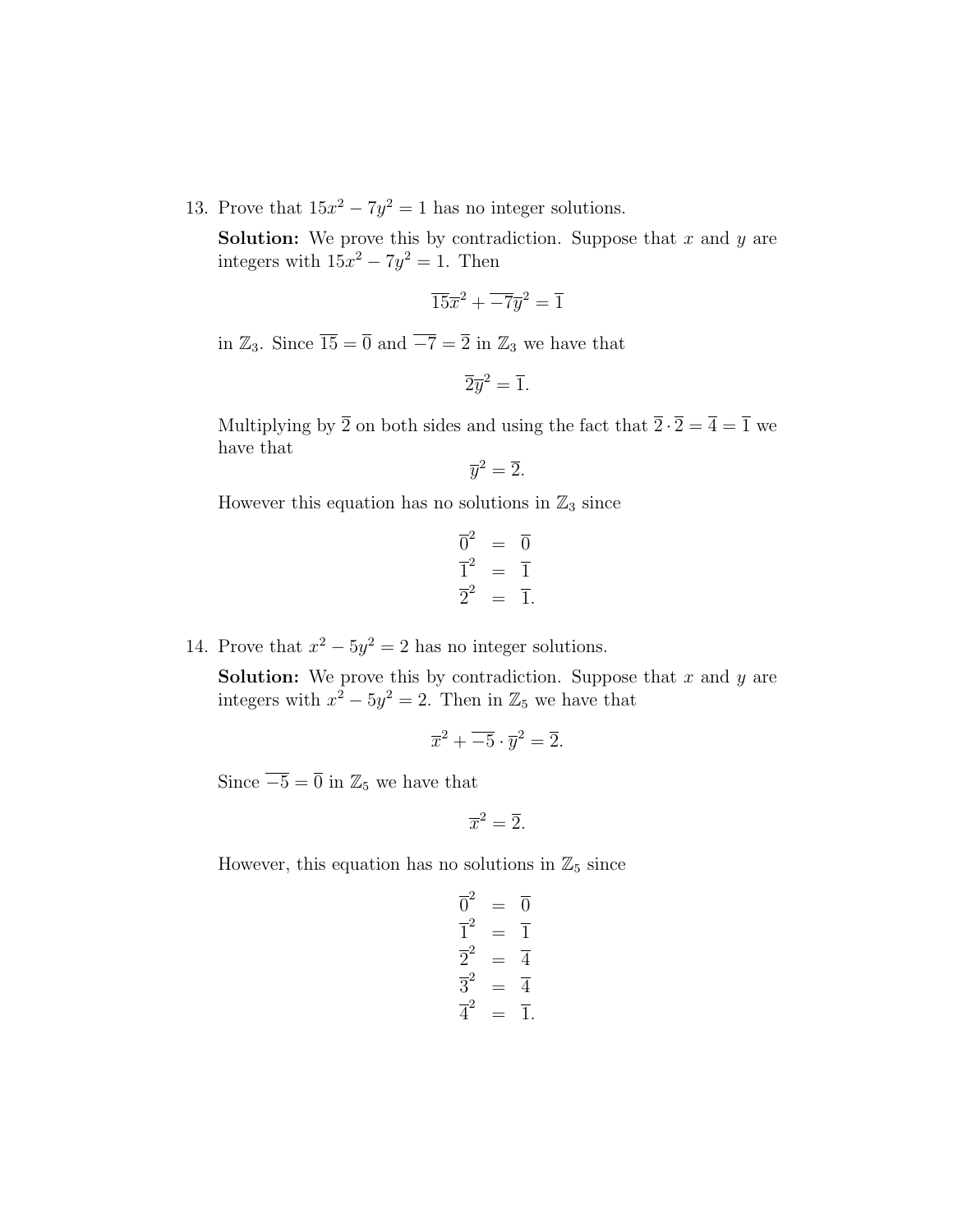15. Prove that the only integer solution to  $x^2 + y^2 = 6z^2$  is  $(x, y, z) =$  $(0, 0, 0).$ 

Solution: Suppose by way of contradiction that there was a solution of  $x^2 + y^2 = 6z^2$  where not all x, y, and z are equal to 0.

If any of x, y, or z is nonzero, then they are all nonzero. Why? Case 1: Suppose that  $x \neq 0$ . Then  $z^2 = (1/6)x^2 + (1/6)y^2 > 0$ . So  $z > 0$ . Then if  $y = 0$  we would have that  $x/z = \pm \sqrt{6}$  which is impossible because  $\sqrt{6}$  is irrational. Case 2: Suppose that  $y \neq 0$ . This is the same as the  $x \neq 0$  case. Case 3: If  $z \neq 0$  then  $0 < 6z^2 = x^2 + y^2$ . So one of x or y must not be equal to 0. Suppose that  $x \neq 0$ . Then if  $y = 0$  we would have that  $x/z = \pm \sqrt{6}$ . So  $y \neq 0$ . The same thing happens if we started with the assumption that  $y \neq 0$ .

From the above we can conclude that none of  $x, y$ , and  $z$  are equal to 0. We may assume that  $gcd(x, y, z) = 1$  for if say  $d = gcd(x, y, z) > 0$ then  $x = da$ ,  $y = db$ , and  $z = dc$  where  $a, b, c$  are positive integers and by dividing  $x^2 + y^2 = 6z^2$  by  $d^2$  we get  $a^2 + b^2 = 6c^2$  which is the same equation but with  $gcd(a, b, c) = 1$ .

If we take  $x^2 + y^2 = 6z^2$  and mod by 3 then we get  $\overline{x}^2 + \overline{y}^2 = 0$  in  $\mathbb{Z}_3$ . Note that in  $\mathbb{Z}_3$  we have that  $\overline{0}^2 = \overline{0}$ ,  $\overline{1}^2 = \overline{1}$ , and  $\overline{2}^2 = \overline{1}$ . Therefore,  $\overline{x}^2$ can only equal  $\overline{0}$  or  $\overline{1}$ . Similarly for  $\overline{y}^2$ . Since  $\overline{x}^2 + \overline{y}^2 = \overline{0}$ , if we consider all the combinations then we arrive at the conclusion that  $\bar{x} = \bar{0}$  and  $\overline{y} = \overline{0}$ . Therefore, since this is in  $\mathbb{Z}_3$  we must have that  $x = 3s$  and  $y = 3t$  where s and t are integers. Plugging this back into  $x^2 + y^2 = 6z^2$ gives  $3(s^2 + t^2) = 2z^2$ . Therefore 3 divides  $2z^2$ . Since  $gcd(3, 2) = 1$  we must have that 3 divides  $z^2$ . Since 3 is prime and 3 divides  $z \cdot z$  we have that 3 must divide z. But then 3 is a common divisor of  $x, y$ , and z. Contradiction.

- 16. Let  $n, x, y \in \mathbb{Z}$  with  $n \geq 2$ . Consider the elements  $\overline{x}$  and  $\overline{y}$  in  $\mathbb{Z}_n$ . Prove:
	- (a)  $\bar{x} = \bar{y}$  if and only if  $x \equiv y \pmod{n}$ .

**Solution:** Suppose that  $\overline{x} = \overline{y}$ . By definition

$$
\overline{x} = \{ t \in \mathbb{Z} \mid t \equiv x \pmod{n} \}.
$$

Since  $x \equiv x \pmod{n}$  we have that  $x \in \overline{x}$ . Therefore,  $x \in \overline{y}$  because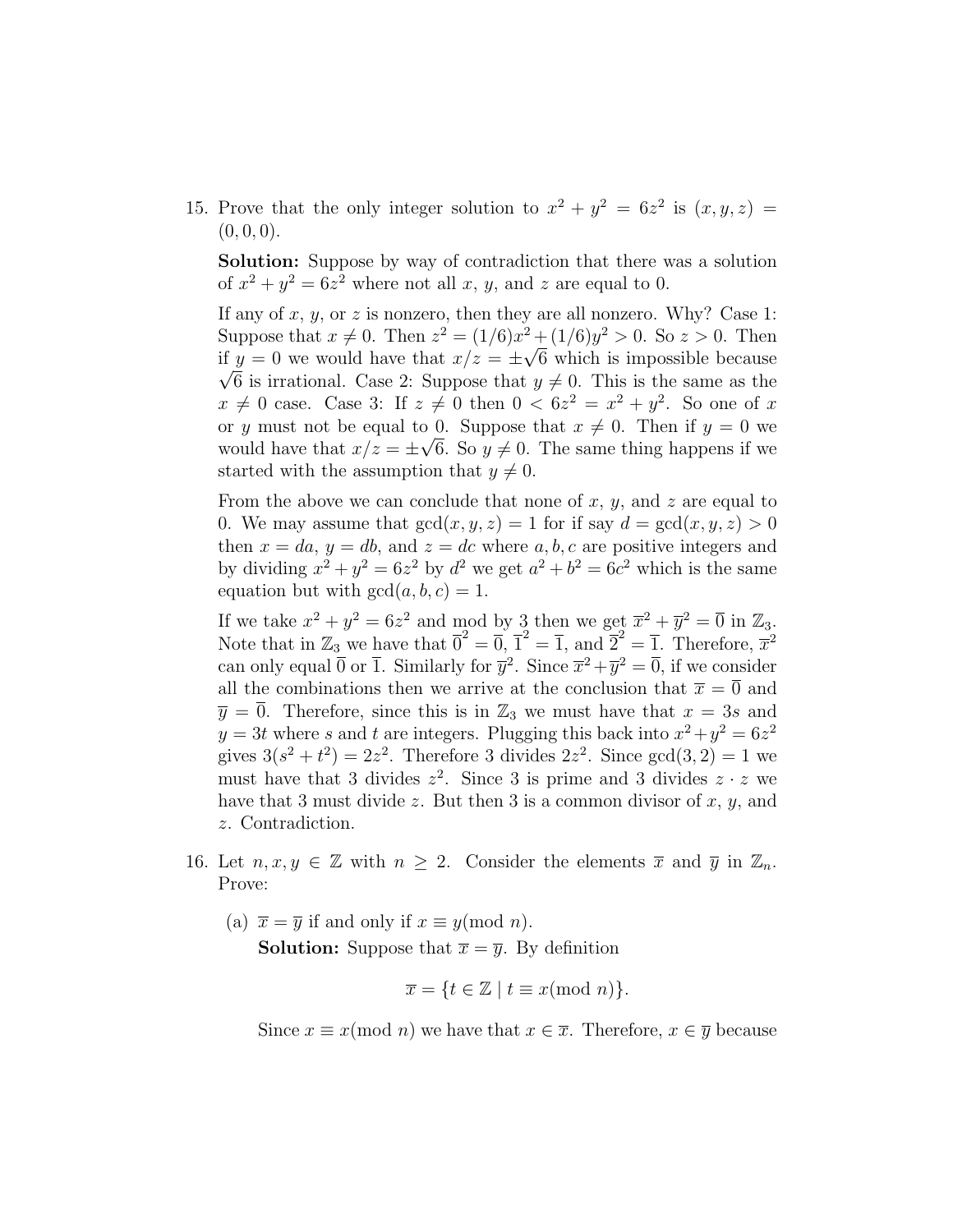$\overline{x} = \overline{y}$ . By definition

$$
\overline{y} = \{ z \in \mathbb{Z} \mid z \equiv y \pmod{n} \}.
$$

Hence  $x \equiv y \pmod{n}$ .

Conversely, suppose that  $x \equiv y \pmod{n}$ . We now show that  $\overline{x} = \overline{y}$ . Let us begin by showing that  $\overline{x} \subseteq \overline{y}$ . Let  $z \in \overline{x}$ . By definition

$$
\overline{x} = \{ t \in \mathbb{Z} \mid t \equiv x \pmod{n} \}.
$$

Thus,  $z \equiv x \pmod{n}$ . Since  $z \equiv x \pmod{n}$  and  $x \equiv y \pmod{n}$  we have that  $z \equiv y \pmod{n}$ . Thus  $z \in \overline{y}$ . Therefore  $\overline{x} \subseteq \overline{y}$ . A similar argument shows that  $\overline{y} \subseteq \overline{x}$ . Therefore,  $\overline{x} = \overline{y}$ .

(b) Either  $\overline{x} \cap \overline{y} = \emptyset$  or  $\overline{x} = \overline{y}$ .

**Solution:** If  $\overline{x} \cap \overline{y} = \emptyset$ , then we are done. Suppose that  $\overline{x} \cap \overline{y} = \emptyset$ .  $\overline{y} \neq \emptyset$ . Then there exists  $z \in \overline{x} \cap \overline{y}$ . Since  $z \in \overline{x}$  we have that  $z \equiv x \pmod{n}$ . Since  $z \in \overline{y}$  we have that  $z \equiv y \pmod{n}$ . Therefore,  $x \equiv z \pmod{n}$  and  $z \equiv y \pmod{n}$  which gives us that  $x \equiv y \pmod{n}$ . By exercise (16a) we have that  $\overline{x} = \overline{y}$ .

17. Prove that if a positive integer  $x > 1$  ends in a 7 then it is not a square. For example,  $x = 137$  is not a square.

**Solution 1:** Let  $x$  be a positive integer that ends in a 7.

Then in  $\bar{x} = \bar{7}$  in  $\mathbb{Z}_{10}$ .

For example,  $\overline{137} = \overline{130} + \overline{7} = \overline{0} + \overline{7} = \overline{7}$  in  $\mathbb{Z}_{10}$ .

Suppose by way of contradiction that x is a square, that is  $x = k^2$ where  $k$  is an integer.

Then  $\overline{k}^2 = \overline{x} = \overline{7}$  in  $\mathbb{Z}_{10}$ .

But this can't happen for if we look at all the possible cases for what  $\overline{k}$  can be in  $\mathbb{Z}_{10}$  we get that

$$
\overline{0}^2 = \overline{0},
$$
  
\n
$$
\overline{1}^2 = \overline{1},
$$
  
\n
$$
\overline{2}^2 = \overline{4},
$$
  
\n
$$
\overline{3}^2 = \overline{9},
$$
  
\n
$$
\overline{4}^2 = \overline{16} = \overline{6},
$$